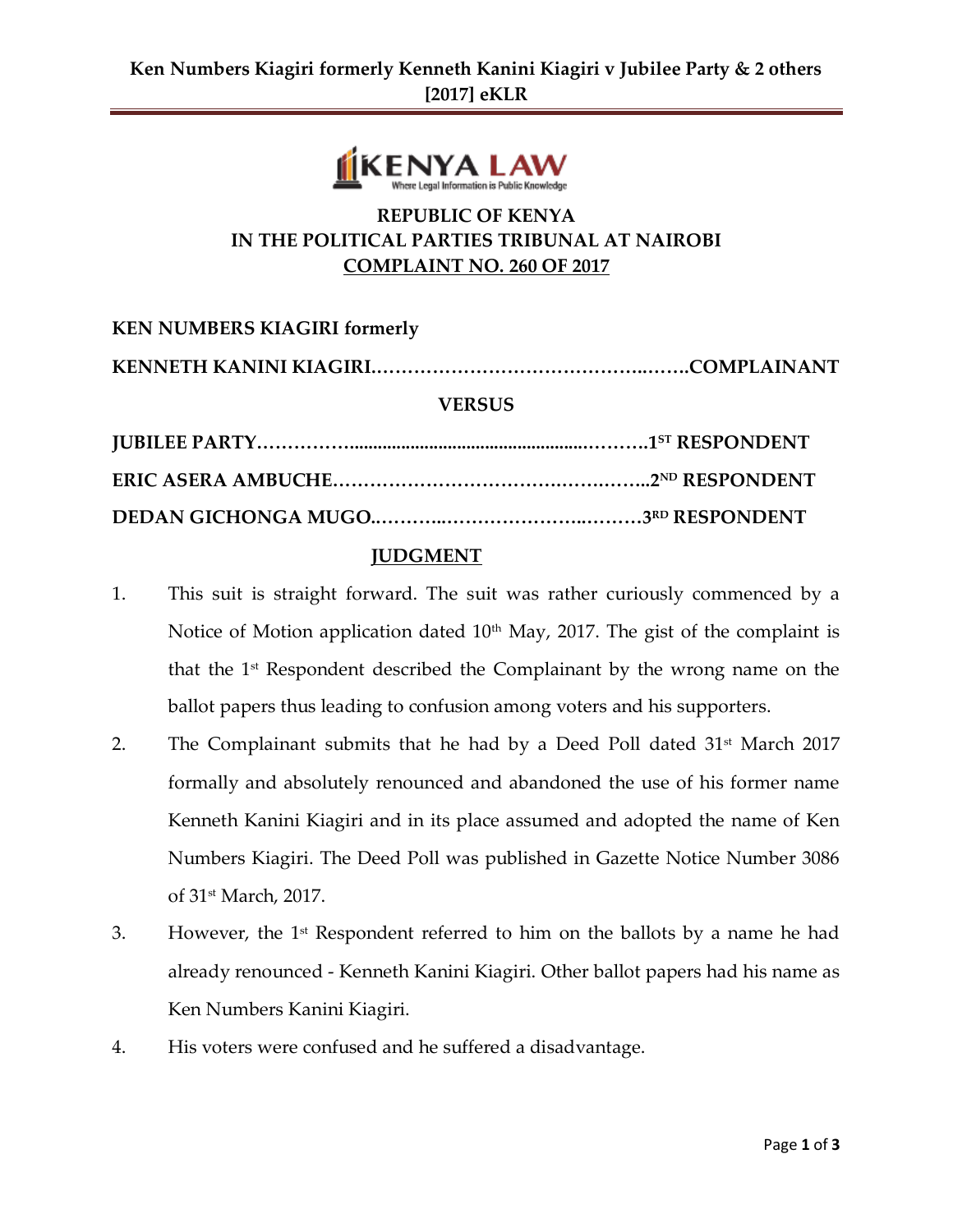## **Ken Numbers Kiagiri formerly Kenneth Kanini Kiagiri v Jubilee Party & 2 others [2017] eKLR**

- 5. The 1st Respondent opposes the application and urges it to be dismissed. It's core submission is that the Complainant did not notify the  $1<sup>st</sup>$  Respondent that he had changed his name vide the Gazette Notice. Also, there was no evidence of any irregularity as the ballot paper used in the nominations only referred to the Complainant as Kiagiri Kenneth Kanini. The ballot was very clear in its reference to the Complainant as an aspirant for the Westlands Constituency seat.
- 6. There is only one issue for determination in this claim. That is whether or not there was an error in the ballot papers which prejudiced the Complainant. The Gazette Notice Number 3086 of  $31<sup>st</sup>$  March, 2017 is irrefutable evidence to the whole world that the Complaint had renounced the name of Kenneth Kanini Kiagiri and in its place assumed and adopted Ken Numbers Kiagiri. However, even by the 1<sup>st</sup> Respondent's own admission, the ballot papers used in the nominations of 26<sup>th</sup> April, 2017 had the Complainant's former name. The candidate on the ballot papers was a stranger to the process. The Respondents cannot be heard to say that he had not been prejudiced.
- 7. We are inclined to believe the evidence of Eric Asera Ambuche that he acted as presiding officer in the nominations and encountered the confusion in the Complainant's name. We hold that the Complainant was likely to be, and in fact was prejudiced by the mistake in his name. This mistake in our view was so far reaching, that it affected the outcome of the nominations.
- 8. The order we make is as follows:
	- **(a) An order be and is hereby issued directing the 1st Respondent to recount, in in the presence of all candidates or their agents, all the votes cast for Ken Numbers Kanini Kiagiri alias Kenneth Kiagiri Kanini and to tally them, in favour of the Complainant herein, in determining the 1 st Respondent's**